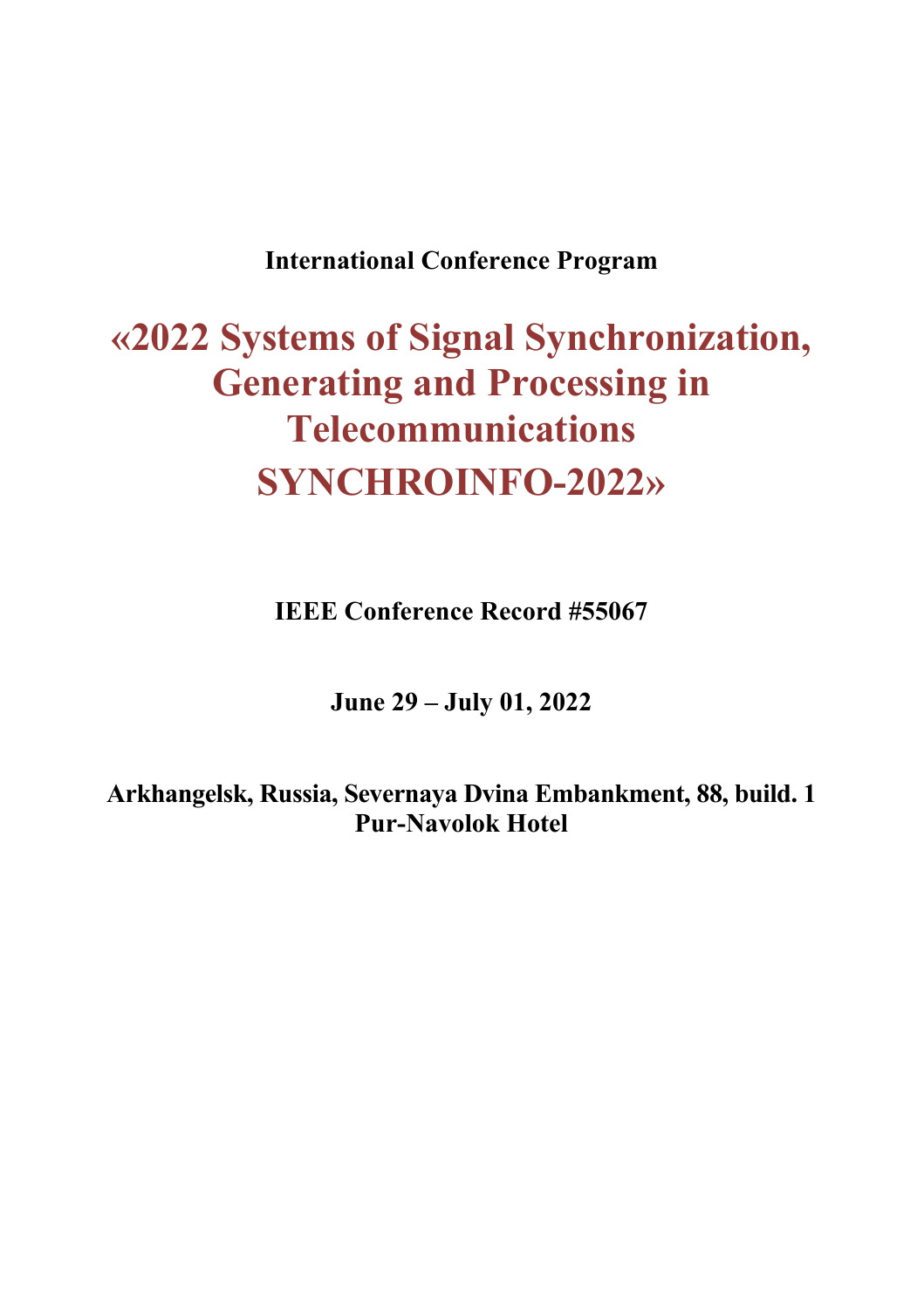# **ORGANIZERS**

Institute of Electrical and Electronics Engineers (IEEE) Russia Section ED/MTT/AES Joint Chapter Institute of Radio and Information Systems (IRIS)

# **TECHNICAL PROGRAM COMMITTEE**

# *Chairman of the Program Committee*

**Alexander V. Pestryakov:** Doctor of Science (Engineering), Professor of Moscow Technical University of Communications and Informatics, Moscow, Russia

# *Vice-Chairman of the Program Committee*

**Oleg V. Varlamov:** Doctor of Technical Sciences, Professor, Chairman of the Institute of Radio and Information Systems Association (IRIS), (Senior Member, IEEE)

# *Program Committee Coordinator*

**Elena R. Khasianova:** Scientific Secretary of Russian (Moscow) IEEE Circuits and Systems (CAS04) Chapter (Member, IEEE)

# *Conference Publication Program Coordinator*

**Svetlana S. Dymkova:** Chair of Russia Section TEM/GRS/ITSS Jt. Chapter, (Member, IEEE)

# *Secretary of the technical program committee*

**Anna V. Dolgopyatova:** M.Sc., Moscow Technical University of Communications and Informatics, Moscow, Russia

# *Members of the program committee*

**Timofey Ya. Shevgunov:** PhD., Chair of Russia Section ED/MTT/AES Joint Chapter, (Senior Member, IEEE)

**Alexander V. Chenakin:** Doctor of Technical Sciences, Director of R & D, Anritsu Company, Morgan Hill, CA (Senior Member, IEEE)

**César Herman Castellanos Dominguez:** Ph.D., National University of Colombia **Denis S. Chirov:** Doctor of Technical Sciences, Professor (Member, IEEE)

**Victor N. Kochemasov:** Ph.D, General Director of LLC Radiocomp (Member, IEEE)

**Andrei V. Grebennikov:** Ph.D., Sumitomo Electric Europe, UK (Senior Member, IEEE)

**Oleg G. Morozov:** Doctor of Technical Sciences, Professor, Head of the Department of Radiophotonics and Microwave Technologies of KNRTU-KAI (Senior Member, IEEE)

**Artem S. Adzhemov:** Doctor of Technical Sciences, Professor (Member, IEEE)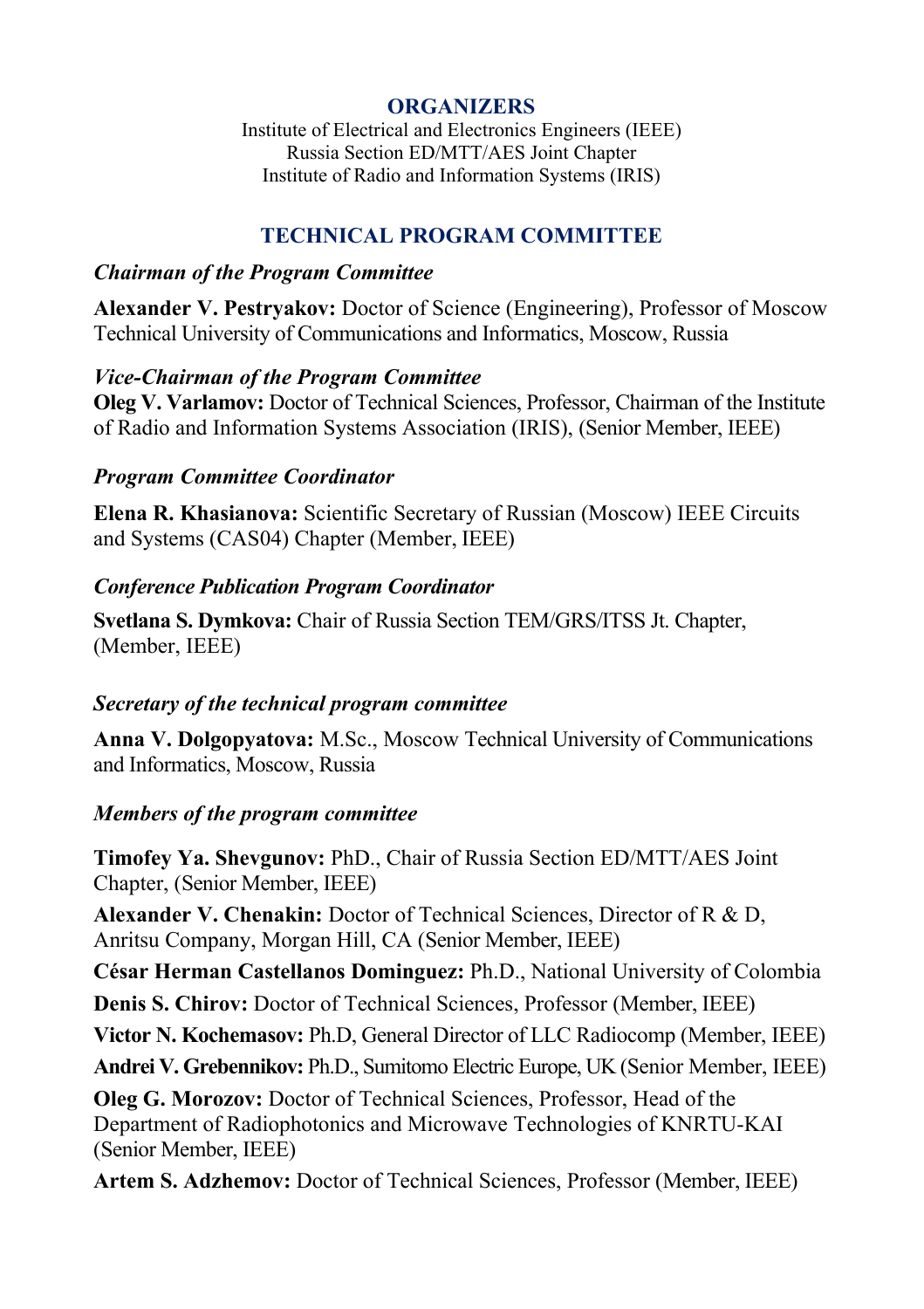#### **CONFERENCE REGULATIONS**

**June 28** 

**PRE-PARTY with welcome drink** *(Зал переговоров «Pur-Navolok»)* 

**20:00 – 21:00** 

#### **June 29**

**09:45 – 10:00 REGISTRATION OF PARTICIPANTS** 

**10:00 – 12:50** 

**PLENARY SESSION & SECTION I** (*Конференц-зал «Pur-Navolok»*)

**12:50 – 13:00 PHOTOGRAPHING** (*Конференц-зал «Pur-Navolok»*)

# **13:00 – 14:00 Обед\***

#### **SECTION MEETINGS** (*Малый зал*)

**14:00 – 16:00 Section 1 (Part II)**

#### **16:00 – 18:36 Section 2**

**19:00 – 22:00 DINNER** (*Ресторан отеля «Pur-Navolok»*)

**June 30** 

**SECTION MEETINGS** (*Малый зал*)

**10:00 – 11:48 Section 4**

**11:48 – 13:48 Section 5**

**14:00 – 20:00 Section 3**

#### **July 1**

**Excursion program** (*Экскурсионная программа*)

*\*Комплексный обед можно заказать за день на ресепшене отеля*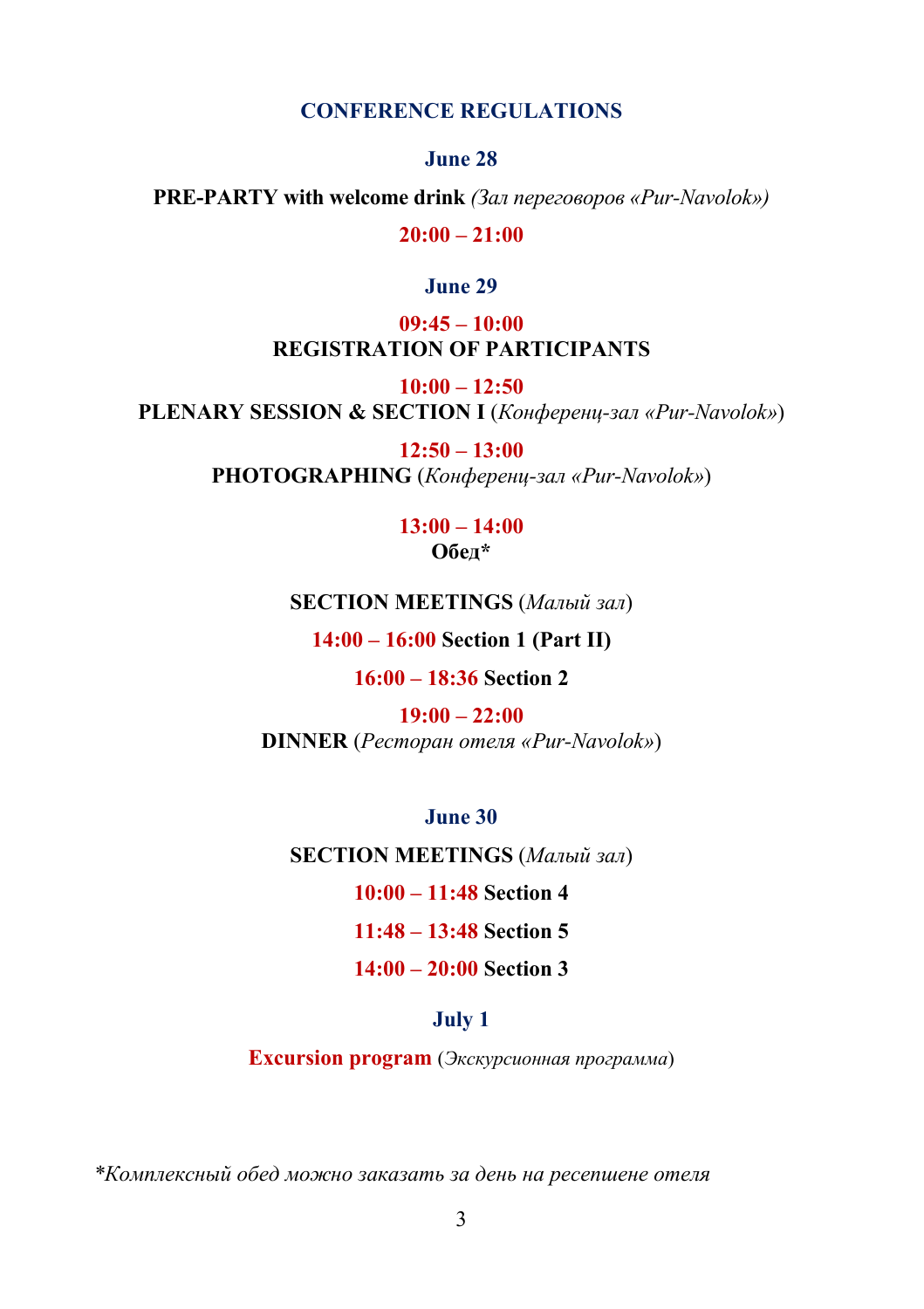# **JUNE 29 PLENARY SESSION & SECTION 1 (PART I)**

# **SECTION CHAIR**

**Alexander V. Pestryakov,** *Doctor of Science (Engineering), Professor, Moscow Technical University of Communications and Informatics, Moscow, Russia*

#### **10-00 : 10-05 FOREWORD**

**A.V. Pestryakov,** *Chairman of the Organizing Committee, Moscow, Russia* 

**10-05 : 10-20** 

**S.S. Dymkova,** *Conference Publication Program Coordinator (Member, IEEE)*  **PEER REVIEW PROCEDURE AS THE MAIN CRITERION FOR CONFIRMATION RESEARCHER'S SCIENTIFIC WORK QUALITY** 

#### **10-20 : 10-35**

**V.B. Kreyndelin, E.D. Grigorieva**  *Moscow Technical University of Telecommunications and Informatics, Moscow, Russia*  **AN ANALYSIS OF COMPUTATIONAL COMPLEXITY OF VARIOUS IMPLEMENTATION TECHNIQUES OF MMSE DEMODULATION ALGORITHM** 

#### **10-35 : 10-50**

**Sergei Melnik**  *Moscow Technical University of Communications and Informatics, Moscow, Russia*  **Vasily Vikulin,** *LTD KIA, CEO, Moscow, Russia*  **Vladimir Babkin,** *MTS, Moscow, Russia*  **Elena Petrova,** *JSC STC KOMTEST, Moscow, Russia*  **TIME AND FREQUENCY SYNCHRONIZATION FOR INTERNET SERVICE PROVIDER NETWORKS DATA RATES DETERMINATION** 

#### **10-50 : 11-05**

**Тatyana А. Kuzovkova, Olga I. Sharavova**  *Moscow Technical University of Communications and Informatics, Moscow, Russia*  **Valery O. Tikhvinsky, Evgeny E. Devyatkin**  *Radio Research and Development Institute, Moscow, Russia*  **MATCHING OF 6G NETWORK CAPABILITIES TO DIGITAL SERVICES REQUIREMENTS**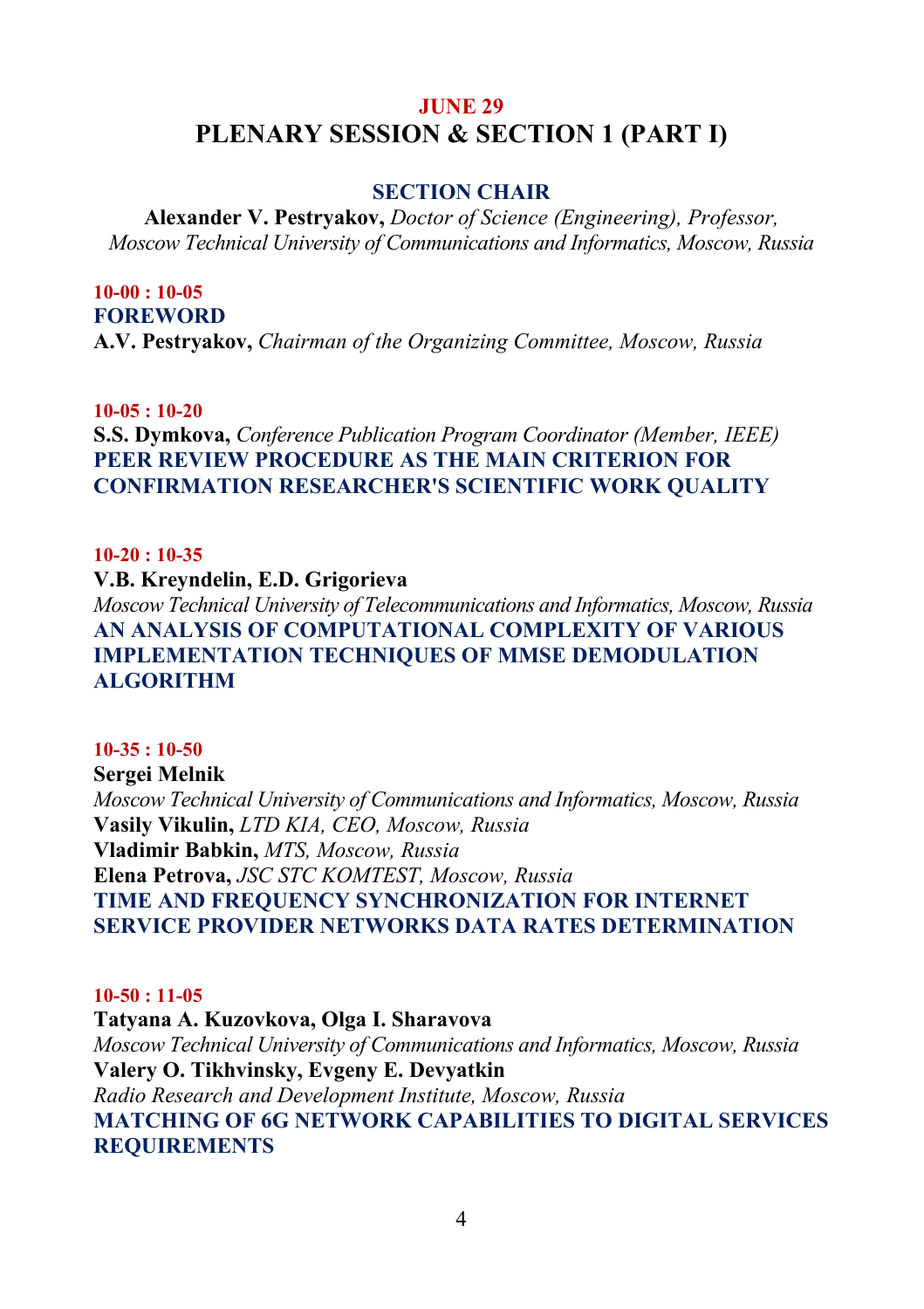#### **11-05 : 11-20**

**Anatoliy V. Ryzhkov, Vladimir M. Aladin, Mikhail L. Schwartz**  *Moscow Technical University of Telecommunications and Informatics, Moscow, Russia*  **Andrey V. Isupov,** *Komset-Service Ltd., Moscow, Russia*  **EXPERIENCE IN THE DEVELOPMENT AND IMPLEMENTATION OF TIME-FREQUENCY SYNCHRONIZATION SYSTEMS ON TELECOMMUNICATIONS** 

#### **11-20 : 11-35**

**Michael Vekselman,** *MaxNavi LLC, Moscow, Russia*  **SECURITY OF GNSS-BASED SYNCHRONIZATION SYSTEMS. Monitoring the quality of navigation systems** 

#### **11-35 : 11-50**

**Mikhail L. Schwartz, Vladimir M. Aladin, Anatoliy V. Ryzhkov**  *Moscow Technical University of communications and Informatics, Moscow, Russia*  **PERSPECTIVE EQUIPMENT OF PRIMARY REFERENCE TIME AND CLOCK FOR SYNCHRONIZATION SYSTEMS** 

#### **11-50 : 12-05**

**S.V. Pavlov, V.V. Maklachkova, V.A. Dokuchaev**  *Moscow Technical University of Telecommunications and Informatics, Moscow, Russia*  **IMPROVING THE STABILITY OF SATELLITE SYNCHRONIZATION OF SINGLE-FREQUENCY TELEVISION TRANSMITTERS UNDER THE INFLUENCE OF INTERFERENCE** 

#### **12-05 : 12-20**

# **M.I. Zhodzishsky, F.B. Serkin**

*Moscow Aviation Institute (National Research University); Topcon Positioning Systems, Moscow, Russia*  **R.V. Kurynin,** *HSE University; Topcon Positioning Systems, Moscow, Russia*  **SENSITIVITY OF GNSS RECEIVERS** 

#### **12-20 : 12-35**

# **O.A. Shorin, V.O. Shorin**

*Moscow Technical University of Telecommunications and Informatics, Moscow, Russia*  **G.O. Bokk,** *OJSC NIRIT-XINWEI Telecom Technology (NXTT), Moscow, Russia*  **IMPROVED FBMC (5G) SIGNAL STRUCTURES FOR CRITICAL COMMUNICATIONS SYSTEMS** 

**Increase of noise immunity in conditions of multipath propagation** 

#### **12-35 : 12-50**

**Alexander V. Pestryakov** 

*Moscow Technical University of Telecommunications and Informatics, Moscow, Russia*  **HYBRID SYSTEM OF MOVING OBJECTS GLOBAL MONITORING**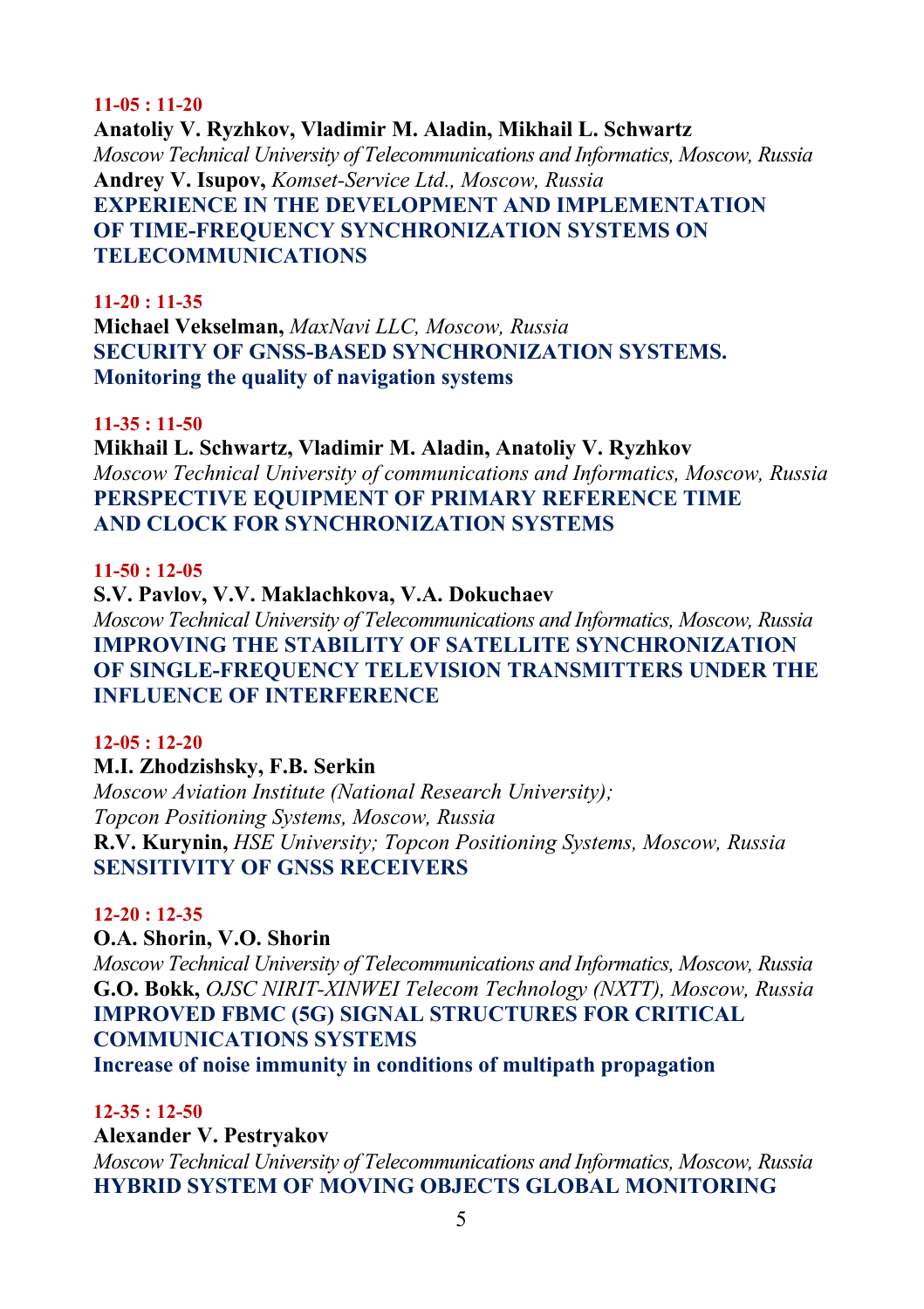# **SECTION 1 (PART II) Synchronization Systems and Devices**

# **SECTION CHAIR**

**Alexander V. Pestryakov,** *Doctor of Science (Engineering), Professor, Moscow Technical University of Communications and Informatics, Moscow, Russia*

#### **14-00 : 14-12**

**D.B. Frolov, D.D. Makhaev, V.V. Shishkarev**  *Moscow Technical University of Telecommunications and Informatics, Moscow, Russia*  **SYNCHRONIZATION OF THE TERM «DEEPFAKE» AND MODERN INFORMATION SECURITY ISSUES** 

#### **14-12 : 14-24**

**V.L. Karyakin** *(Member IEEE)*

*Volga region state university of telecommunications and informatics, Samara, Russia*  **ANALYSIS OF TECHNICAL REQUIREMENTS FOR DVB-T2 NETWORK EQUIPMENT** 

#### **14-24 : 14-36**

**Daniyar R. Mukhametov**  *Financial University under the Government of the Russian Federation, Moscow, Russia*  **HOW ICT-INFRASTRUCTURE DEFINES ECONOMIC COMPLEXITY: INFORMATION POLICY TO FACILITATE INNOVATIONS** 

**14-36 : 14-48** 

**Andrey N. Petukhov, Sergey D. Erokhin, Pavel L. Pilyugin**  *Moscow Technical University of Telecommunications and Informatics, Moscow, Russia*  **ADAPTATION PROCESSES IN ASYMPTOTIC SAFETY MANAGEMENT** 

#### **14-48 : 15-00**

**Alexander N. Sak**  *Moscow state university of civil engineering, Moscow, Russia*  **USING VECTOR PROXIMITY FOR NLP ANALYSIS OF SPECIALIZED TEXTS** 

#### **15-00 : 15-12**

**E.P. Stroganova, S.E. Grychkin**  *Moscow Technical University of Telecommunications and Informatics, Moscow, Russia* **PHASE INFORMATION DESTRUCTION DURING RADIO SIGNAL PROPAGATION IN FLUCTUATING ATMOSPHERE**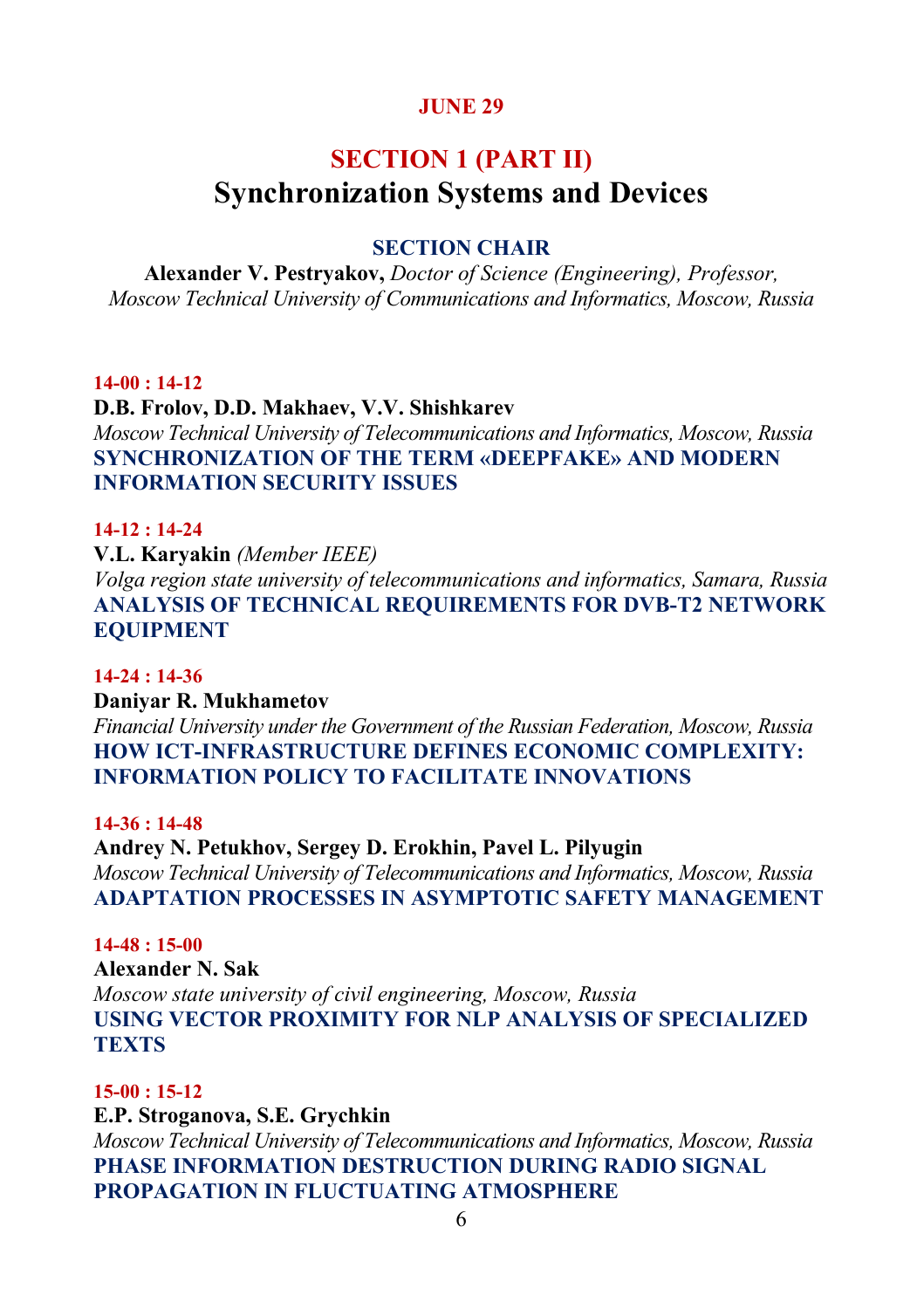#### **15-12 : 15-24**

#### **S.L. Yablochnikov, I.O. Yablochnikova**

*Moscow technical University of communications and Informatics, Moscow, Russia*  **V.B. Dzobelova**  *North Ossetian State University named after Kosta Levanovich Khetagurov, Vladikavkaz, Russia*  **A.V. Sharopatova**  *Krasnoyarsk State Agrarian University, Krasnoyarsk, Russia*  **M.N. Makhiboroda**  *Academy of the Federal Penitentiary Service of Russia, Ryazan, Russia*  **SYNCHRONIZATION OF REAL AND VIRTUAL PROCESSES IN THE CONTEXT OF THE INDUSTRIAL REVOLUTION 4.0** 

# **15-24 : 15-36**

#### **Igor O. Yuskov, Elena P. Stroganova**

*Moscow Technical University of Telecommunications and Informatics, Moscow, Russia*  **CORPORATIVE COMBINED NETWORKS INVESTIGATION WITH NEURAL NETWORKS METHOD** 

# **15-36 : 16-00 DISCUSSION & QUESTIONS**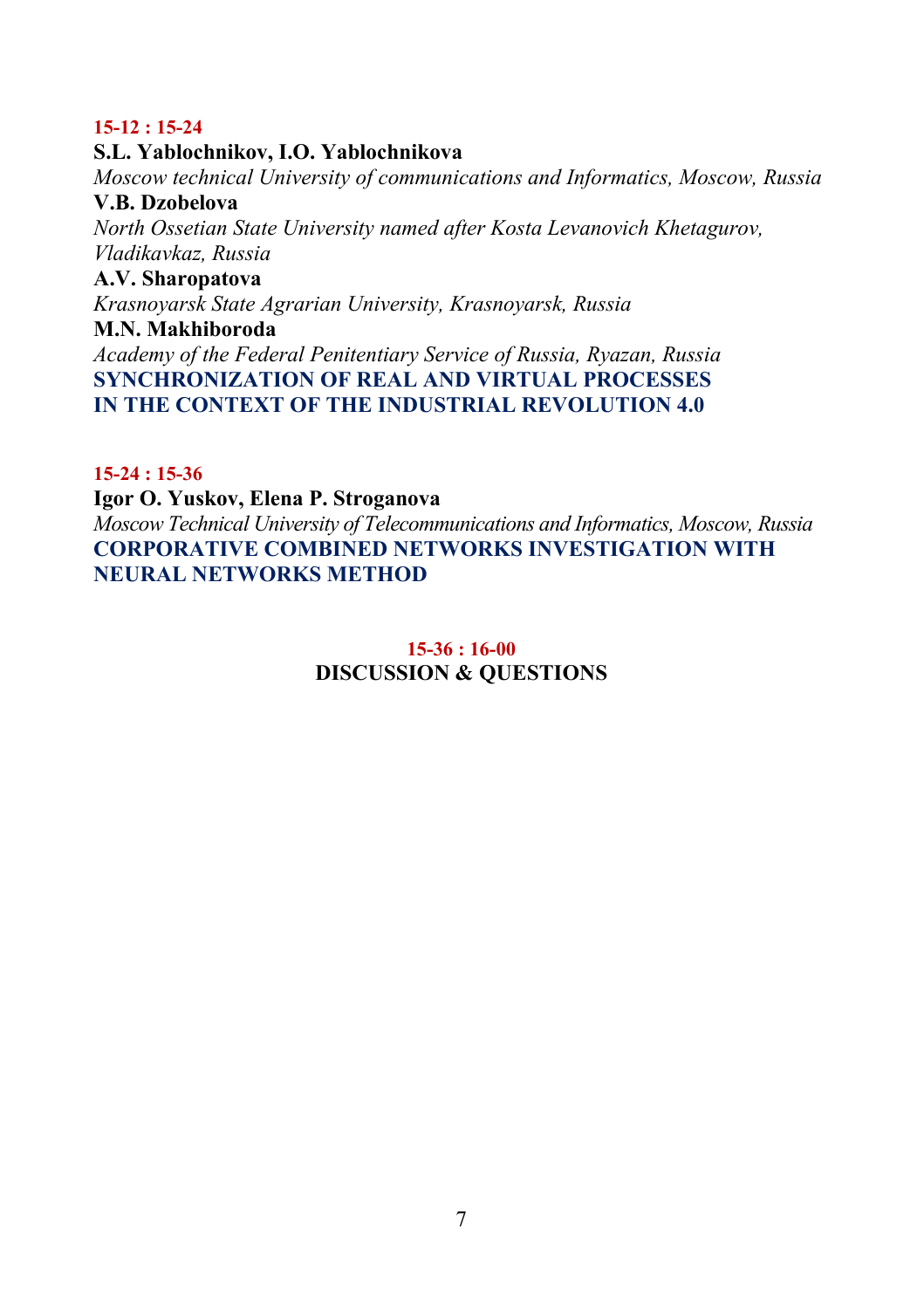# **SECTION 2**

# **Signal Generating and Shaping Devices**

# **SECTION CHAIR**

**Oleg V. Varlamov,** *Senior Member, IEEE, Doctor of Technical Sciences, Professor, Moscow Technical University of Communications and Informatics, Moscow, Russia* 

#### **16-00 : 16-12**

**Abdulmusavvir A. Karimov**  *Moscow Polytechnic University, Moscow, Russia*  **Nuriddini Fayz**  *Tajik Technical University Named after Academician M.S. Osimi, Dushanbe, Tajikistan*  **Lolai Husenzoda**  *Institute of Tourism, Entrepreneurship and Service, Dushanbe, Tajikistan*  **Rajab Sh. Umaralizoda, Dilshod Ch. Ravshanov** *(Member IEEE) Tajik Technical University named after Academician M.S. Osimi, Dushanbe, Tajikistan*  **MICROSTRIP IMPLEMENTATION OF CROSSOVER ON ARTIFICIAL TRANSMISSION LINES** 

# **16-12 : 16-24**

**D.V. Kochemasov**  *Radiocomp, LLC, Moscow, Russia*  **N.N. Udalov**  *National Reaseach University MPEI, Moscow, Russia*  **PM AND AM NOISE IN THE RING QUADRATURE LC-OSCILLATORS WITH PHASE SHIFTING RC-CIRCUITS** 

#### **16-24 : 16-36**

**Andrey V. Lenshin, Vladimir N. Tikhomirov, Evgeny V. Shatalov**  *G.F. Morozov Voronezh State University of Forestry and Technologies, Voronezh, Russia*  **Mikhail P. Savchenko, Nikolay M. Tikhmirov**  *I. Kant Baltic Federal University, Kaliningrad, Russia*  **MODERNIZATION OF FREQUENCY SYNTHESIZERS VHF RADIOS** 

#### **16-36 : 16-48**

**V.V. Logvinov, Phan Tuan Anh**  *Moscow Technical University of Communications and Informatics, Moscow, Russia*  **CONTROLLED MICROWAVE AUTOGENERATOR ON A COMPLEMENTARY PAIR OF MOSFET TRANSISTORS**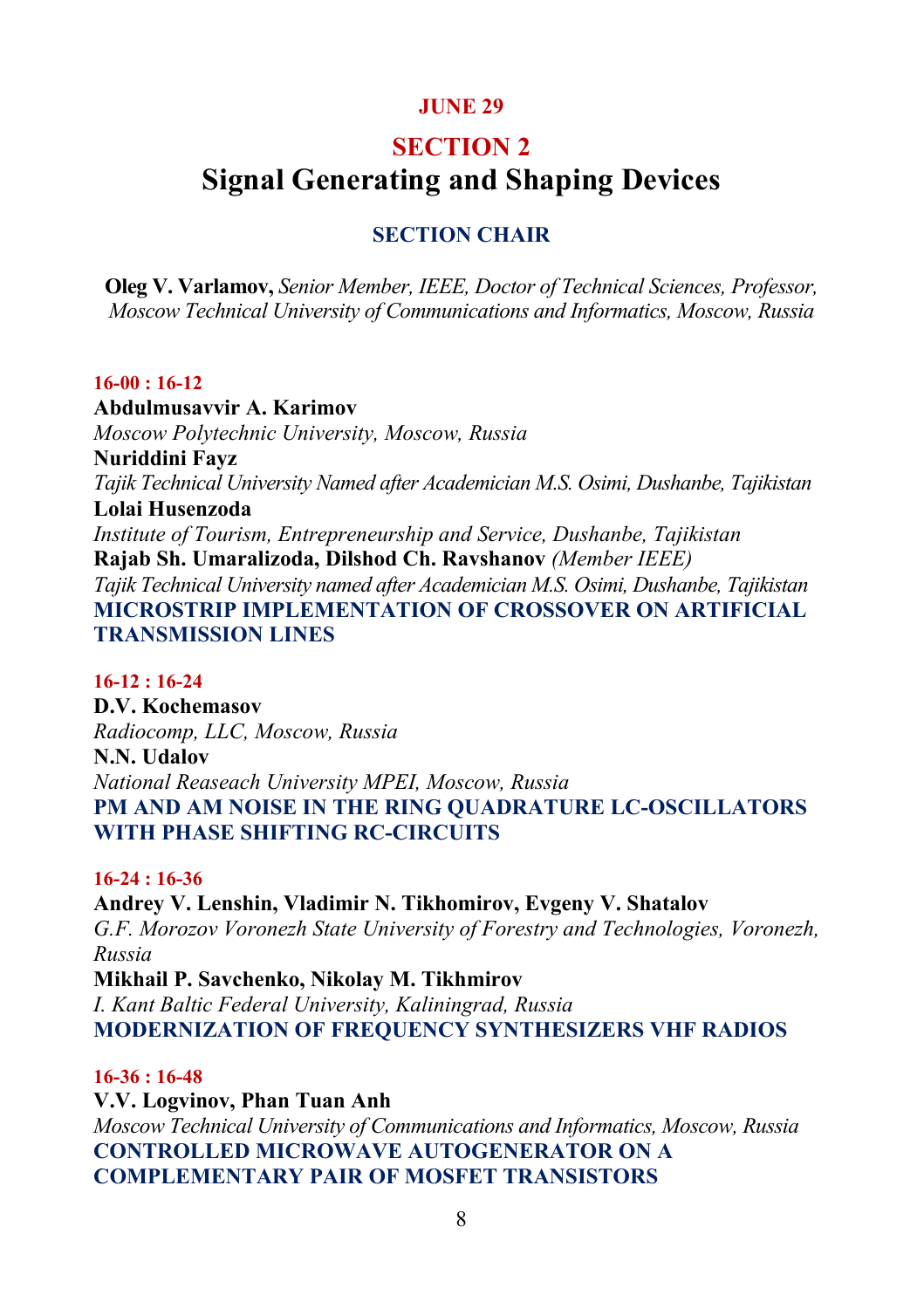#### **16-48 : 17-00**

# **A.L. Makarevich, D.V. Garaga, S.M. Sokovnich**

*Pridnestrovian State University of Taras Shevchenko, Tiraspol, Moldova, Pridnestrovye* 

# **L.I. Matyna**

*Institute of Advanced Materials and Technologies "NRU MIET", Moscow, Zelenograd* 

# **V.V. Sorochan**

*Kaluga State University named after K.E. Tsiolkovski, Kaluga, The Russia*  **INVESTIGATION OF THE CHARACTERISTICS OF REGULATED VOLTAGE GENERATORS FOR PLL SYSTEMS AND FREQUENCY SYNTHESIZERS** 

#### **17-00 : 17-12**

**D.C. Nguyen, O.V. Varlamov** *(Senior Member IEEE) Moscow Technical University of Communications and Informatics, Moscow, Russia*  **SIMULATION MODEL FOR SWITCHING MODE ENVELOPE ELIMINATION AND RESTORATION RF POWER AMPLIFIERS RESEARCH** 

## **17-12 : 17-24**

**I.W. Peshkov, N.A. Fortunova, I.N. Zaitseva**  *Bunin Yelets State University, Yelets, Russia*  **MINIMIZING THE CRAMER-RAO LOWER BOUND FOR ANTENNA ARRAYS WITH DIRECTIONAL RADIATORS FOR DIRECTION-OF-ARRIVAL ESTIMATION OF RADIO SIGNALS** 

#### **17-24 : 17-36**

**Chorshanbe B. Ravshanov, Shokhinchon A. Amirshoev, Dilshod Ch. Ravshanov** *(Member IEEE)***, Rahmonali Z. Mahmadulloev**  *Tajik Technical University Named after Academician M.S. Osimi, Dushanbe, Tajikistan*  **Abdulmusavvir A. Karimov**  *Moscow Polytechnic University, Moscow, Russia*  **SYNTHESIS OF A RING DIVIDER HAVING SMALL DIMENSIONS AND WEIGHT** 

#### **17-36 : 17-48**

**Dilshod Ch. Ravshanov** *(Member IEEE)***, Mirzohasan L. Mirzohasanov, Sadi M. Karimov, Faridun B. Holov**  *Tajik Technical University Named after Academician M.S. Osimi, Dushanbe, Tajikistan*  **Abdulmusavvir A. Karimov**  *Moscow Polytechnic University, Moscow, Russia*  **REDUCTION OF THE OCCUPIED AREA OF THE BROADBAND POWER DIVIDER**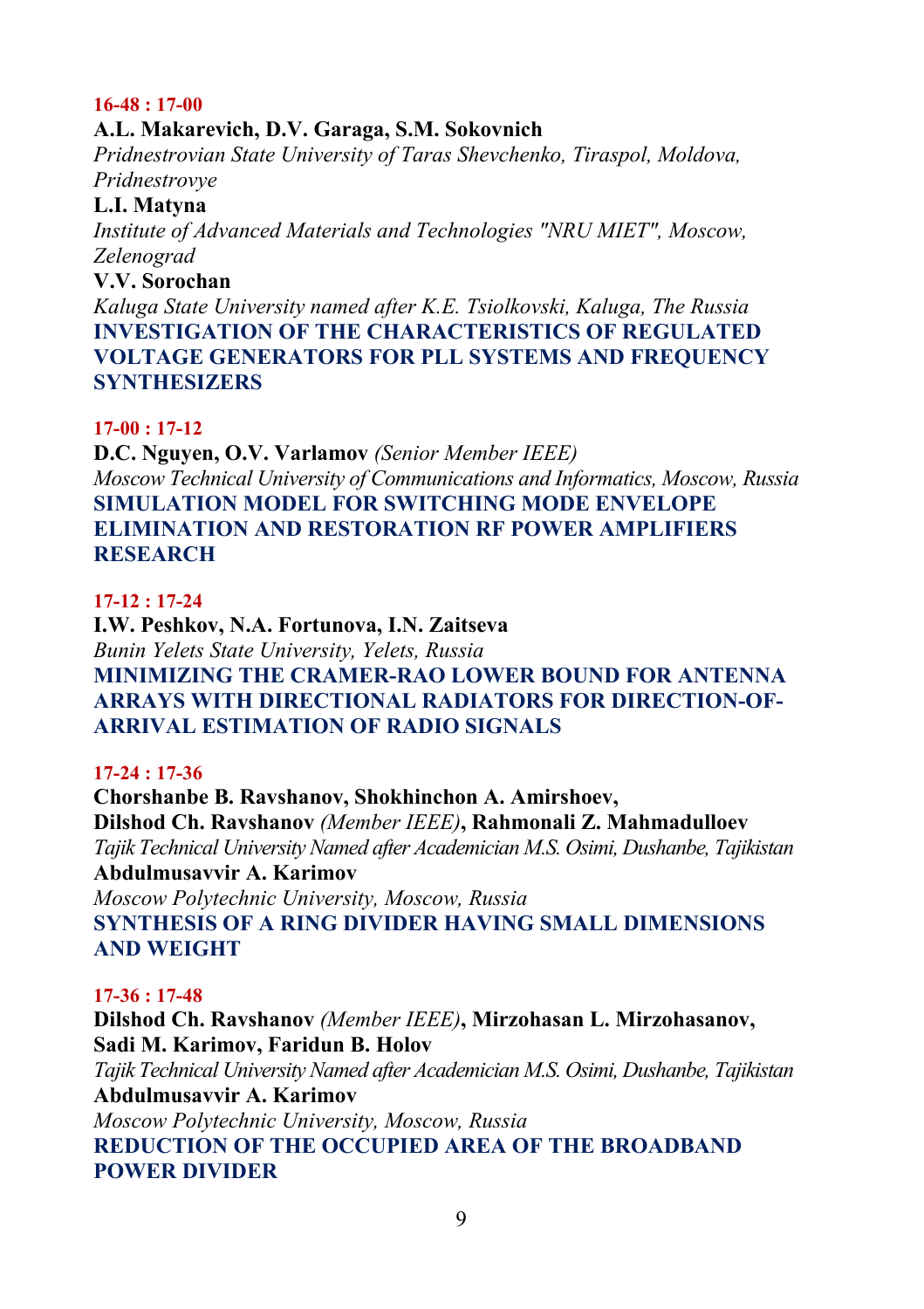#### **17-48 : 18-00**

**Artem A. Shvidkiy, Anastasiia A. Savelieva, Anton A. Zarubin**  *The Bonch-Bruevich Saint-Petersburg State University of Telecommunications, Saint Petersburg, Russia*  **APPROACHES ANALYSIS TO DETERMINING THE CHARACTERISTICS OF THE LOAD ON THE DISK SUBSYSTEM CREATED BY USER APPLICATIONS** 

#### **18-00 : 18-12**

**A.V. Timoshenko** *(Member IEEE)***, A.Yu. Perlov, A.M. Kazantsev**  *National Research University of Electronic Technology, Moscow, Russia*  **N.A. Khodataev, K.V. Lvov**  *JSC «Academician A.L. Mints Radiotechnical Institute», Moscow, Russia*  **METHODOLOGY FOR THE DEVELOPMENT OF A DIGITAL TWIN OF RADAR STATIONS OF A FUNCTIONAL BLOCK STRUCTURE** 

#### **18-12 : 18-24**

**Maxim Yu. Zuev, Elena A. Bobina, Sergey S. Loginov**  *KNRTU-KAI named after A.N.Tupolev, Kazan, Russia*  **FPGA IMPLEMENTATION OF A PSEUDO-RANDOM SEQUENCE GENERATORS BASED ON THE MODIFIED LORENTZ SYSTEM** 

#### **18-24 : 18-36**

**Oleg V. Varlamov** *(Senior Member IEEE) Moscow Technical University of Communications and Informatics, Moscow, Russia*  **Andrei Grebennikov** *(Senior Member IEEE) Sumitomo Electric Europe Ltd., Elstree, U.K*  **EXPERIMENTAL STUDIES OF ENVELOPE ELIMINATION AND RESTORATION HF POWER AMPLIFIER CHARACTERISTICS WITH NARROW-BAND MATCHED LOAD**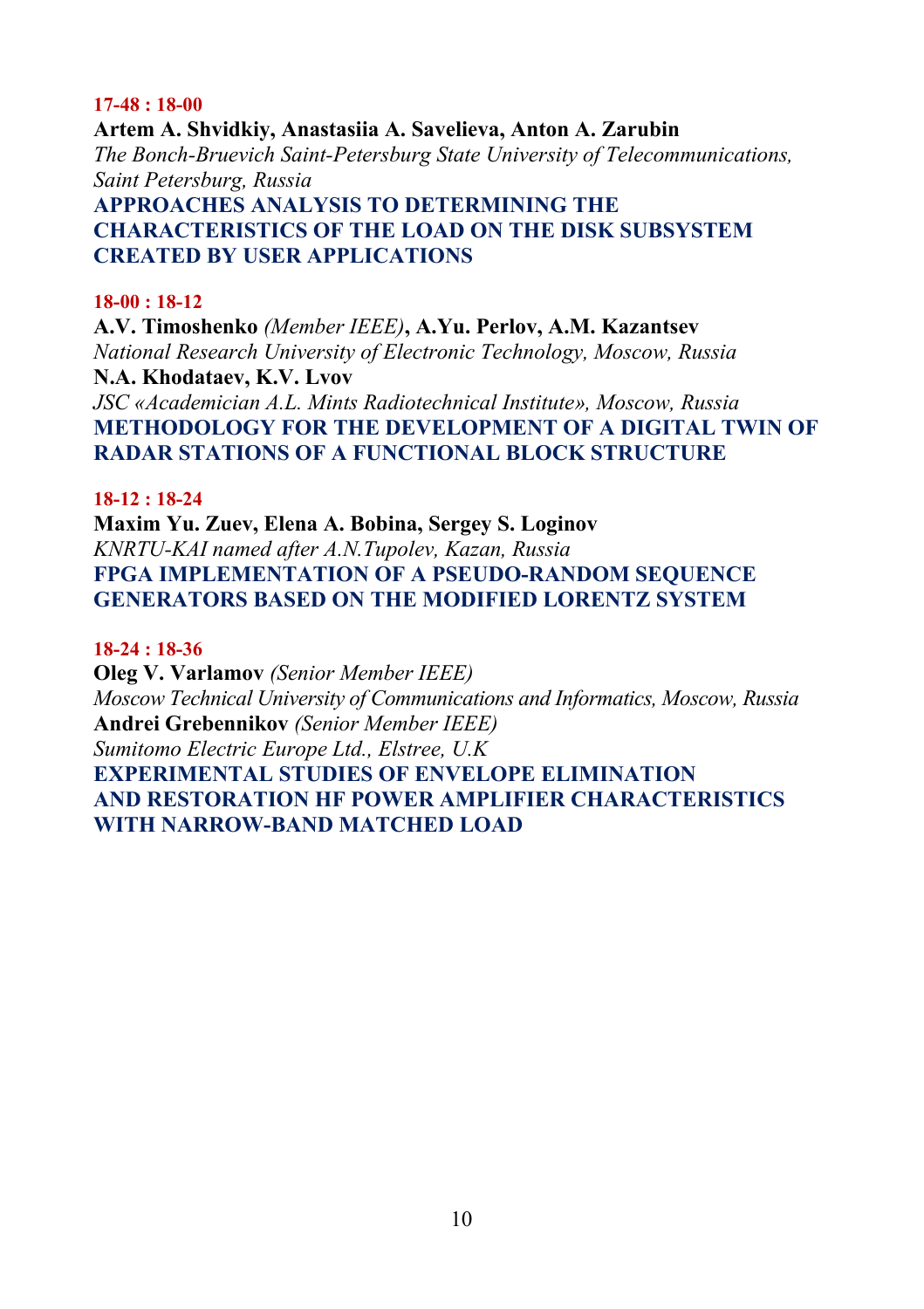# **SECTION 4 «Problems of microwave electronics»**

# **them. V.A. Solntsev**

# **SECTION CHAIR**

**Andrey A. Yelizarov,** *Member, IEEE, Doctor of Science (Engineering), Professor, National Research University Higher School of Economics, Moscow, Russia* 

#### **10-00 : 10-12**

**Andrei Yu Baikov**  *National Research NuclearUniversity MEPhI; Russian University of Transport (MIIT), Moscow, Russia*  **Olga A. Baikova**  *National Research NuclearUniversity MEPhI; FSEEP "Medical College", Moscow, Russia*  **ON THE POSSIBILITY OF CREATION OF THE MULTI BEAM BROADBAND IOT** 

# **10-12 : 10-24**

**N.A. Kovaleva**  *Moscow Technical University of Communications and Informatics, Moscow, Russia*  **I.V. Mozgovoy**  *Moscow Technical University of Communications and Informatics; Lomonosov Moscow State University, Moscow, Russia*  **DESIGN AND IMPLEMENTATION OF A COMPACT FOUR-BAND BANDPASS FILTER ON METAMATERIAL** 

#### **10-24 : 10-36**

**Alexander S. Kukharenko, Ruslan V. Shaymardanov**  *General Microwave Co. LLC., Russia, Moscow*  **A.A. Yelizarov** *(Member IEEE)***, E.A. Zakirova, A.A. Skuridin**  *National Research University «Higher School of Economics», Russia, Moscow*  **ALGORITHM FOR ANALYZING THE INTEGRITY OF NAVIGATION INFORMATION OF CONTROL AND CORRECTING STATIONS NETWORK**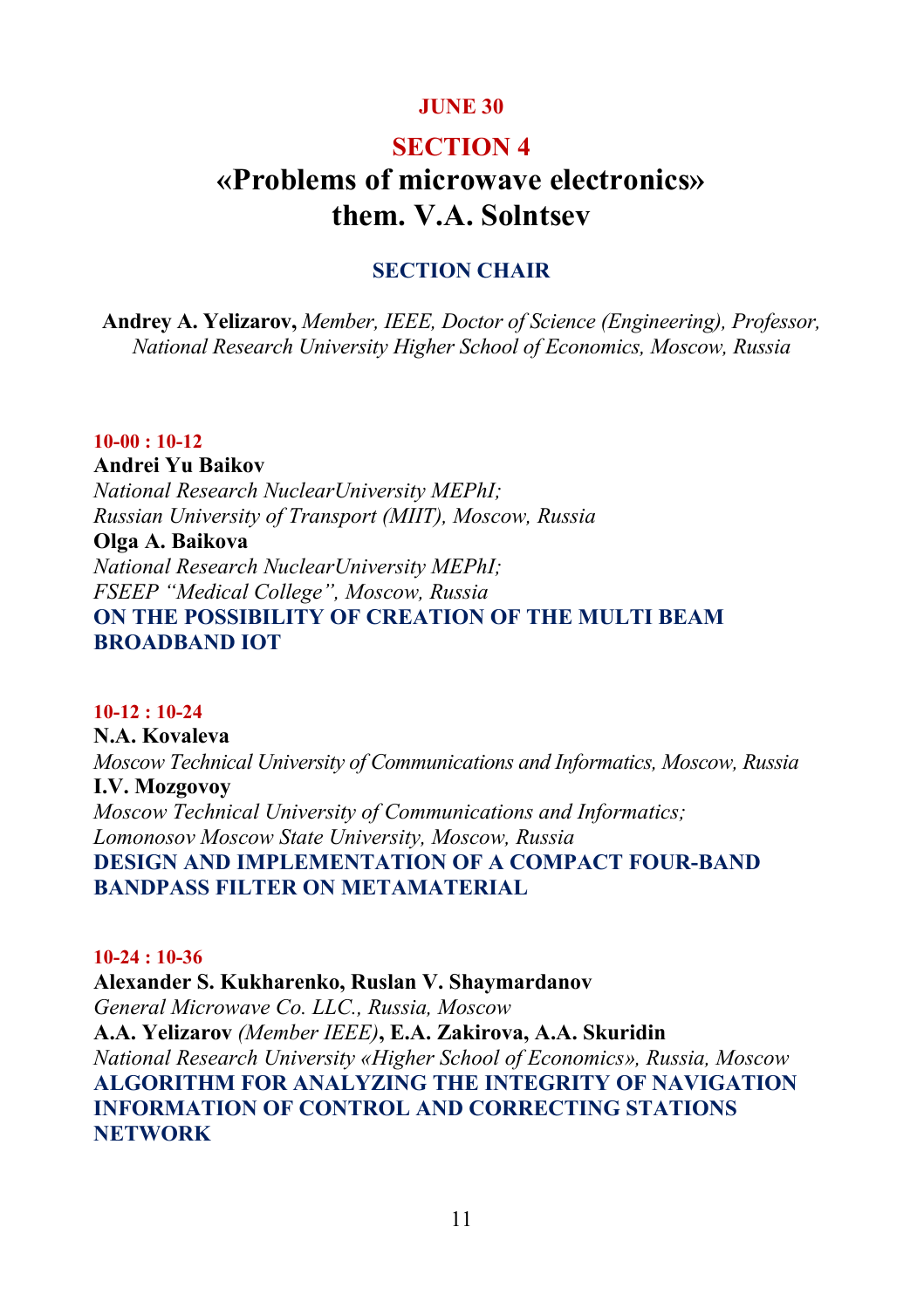#### **10-36 : 10-48**

#### **E.A. Liberman, E.A. Nefedov**

*Moscow Technical University of Communications and Informatics, Moscow, Russia*  **ANALYSIS OF EXISTING TECHNOLOGIES FOR CONSTRUCTING AN ESPAR ANTENNA SYSTEM. THEORY AND MODELING** 

#### **10-48 : 11-00**

**S.A. Presnyakov, A.D. Kasatkin, N.P. Kravchenko** *(Member IEEE) HSE University, Moscow, Russia*  **S.V. Mukhin**  *Moscow, Russia*  **EXPERIMENTAL ANALYSIS OF THE ELECTRODYNAMIC CHARACTERISTICS OF THE COAXIAL-RADIAL LINE TYPE SLOW-WAVE STRUCTURES AND ITS MODIFICATIONS** 

#### **11-00 : 11-12**

**K.Y. Sokolov, V.S. Priputin, E.A. Nefedov** 

*Moscow Technical University of Communications and Informatics, Moscow, Russia*  **SIMULATION OF A REFLECTIVE ANTENNA ARRAY WITH A LIQUID CRYSTAL SUBSTRATE** 

#### **11-12 : 11-24**

**A.A. Yelizarov** *(Member IEEE)***, A.A. Skuridin, I.V. Nazarov, E.A. Zakirova**  *National Research University «Higher School of Economics», Moscow, Russia*  **SIMULATION OF A FREQUENCY SELECTIVE SURFACE WITH FRACTAL JERUSALEM CROSS UNIT CELLS** 

> **11-24 : 11-48 DISCUSSION & QUESTIONS**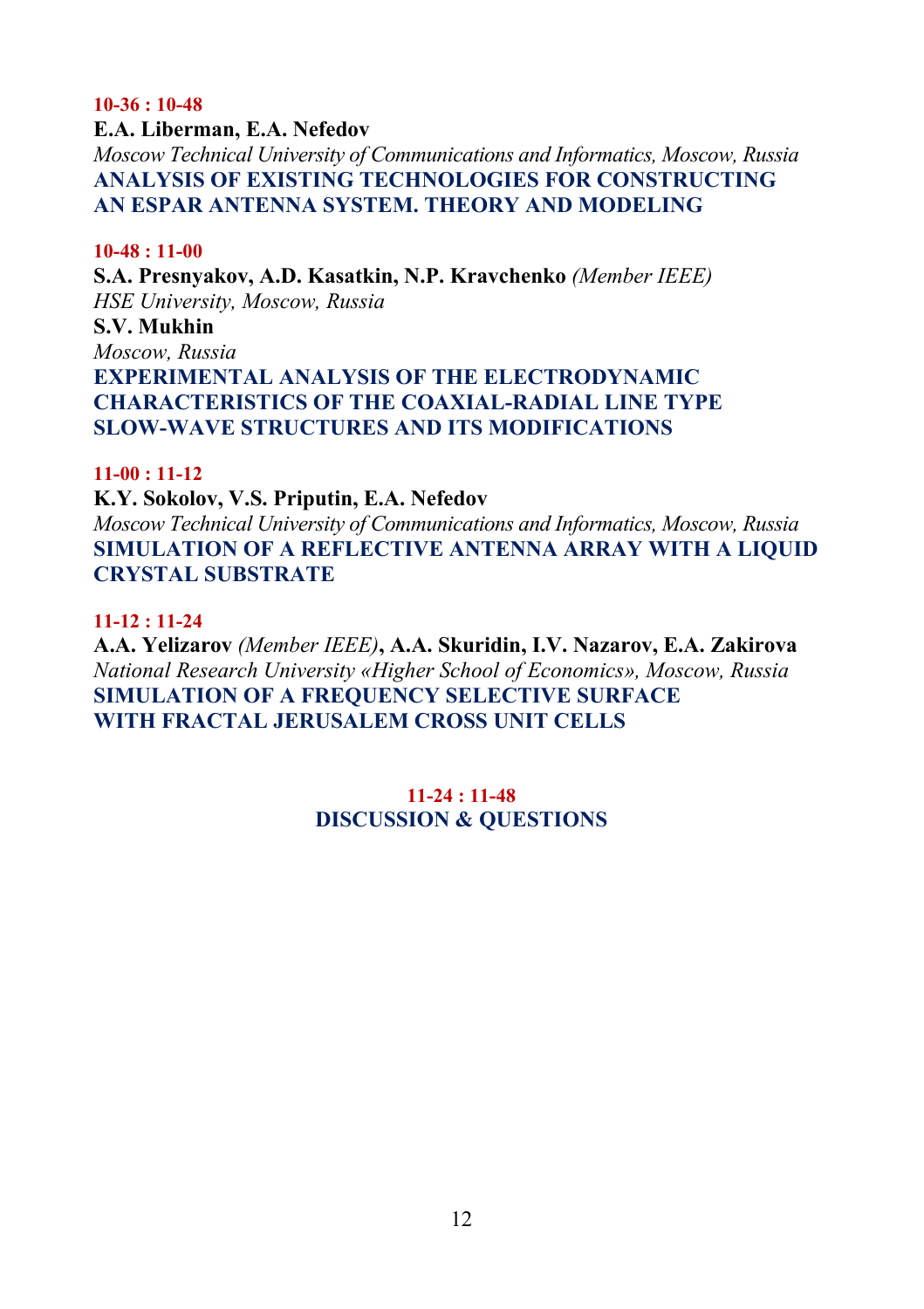# **SECTION 5**

# **Photonics and mathematics for moving objects**

# **SECTION CHAIR**

**Marina Yashina,** *Member, IEEE, Doctor of Science (Engineering), Professor, Moscow Automobile and Road Construction State Technical University (MADI), Moscow, Russia*

#### **11-48 : 12-00**

# **A.G. Tatashev**

*Moscow Automobile and Road Construction State Technical University (MADI), Moscow, Russia;* 

*Moscow Technical University of Communications and Informatics Moscow, Russia*  **N.P. Susoev** 

*Moscow Automobile and Road Construction State Technical University (MADI), Moscow, Russia* 

#### **M.V. Yashina** *(Member IEEE)*

*Moscow Automobile and Road Construction State Technical University (MADI), Moscow, Russia;* 

*Moscow Technical University of Communications and Informatics Moscow, Russia; Moscow Aviation Institute (National Research University), Moscow, Russia* 

**ERGODICITY OF STOCHASTIC COMPONENT FOR DSM – MULTI-LANE TRAFFIC MODEL** 

#### **12-00 : 12-12**

**M.H. Hasanov, N.A. Atayev**  *Azerbaijan Technical University, Baku, Azerbaijan*  **EARLY CONCEPTUAL MODEL OF NANOSATELLITE WITH LASER BEAM CONTROL AND ACTIVE TRANSPONDER SYSTEM** 

# **12-12 : 12-24**

**Marina S. Moseva, Mikhail G. Gorodnichev, Ksenia A. Polyantseva, Gleb G. Vlasov, Maxim D. Gromov** 

*Moscow Technical University of Communications and Informatics, Moscow, Russia*  **DEVELOPMENT OF A SYSTEM FOR FIXING ROAD MARKINGS IN REAL TIME** 

# **12-24 : 12-36**

#### **K.N. Pankov**

*Moscow Technical University of Communications and Informatics, Moscow, Russia*  **M.M. Glukhov-jr,** *MIREA – Russian Technological University, Moscow, Russia*  **USING ERROR-CORRECTING CODES TO ENSURE INFORMATION SECURITY OF UNMANNED VEHICLES AND IOT SYSTEMS**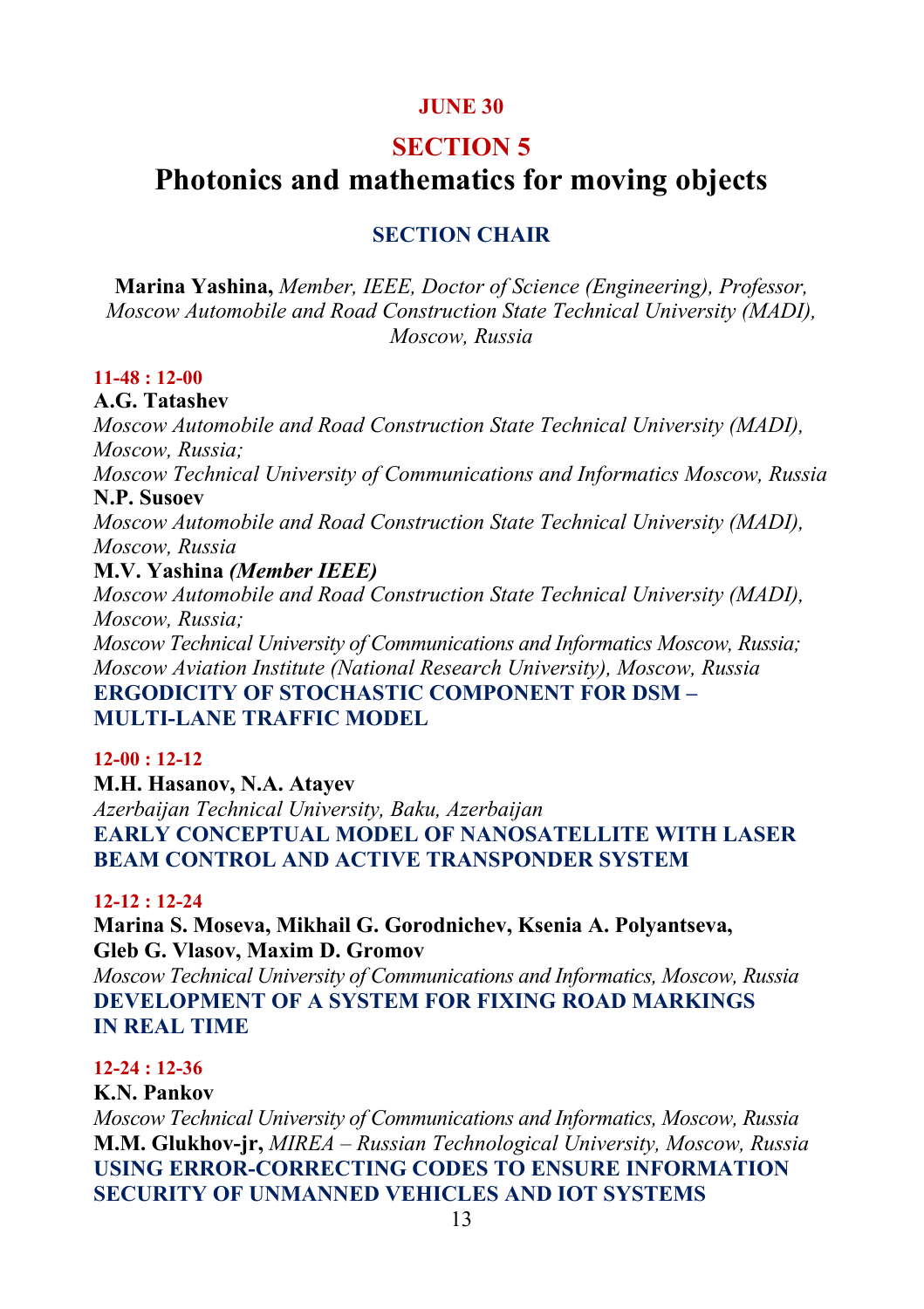#### **12-36 : 12-48**

**Ksenia A. Polyantseva, Mikhail G. Gorodnichev, Gleb G. Vlasov, Yuriy B. Mironov**  *Moscow Technical University of Communications and Informatics, Moscow, Russia*  **DEVELOPMENT OF AN INTELLIGENT SYSTEM FOR ENSURING THE SAFETY OF EMPLOYEES AT WORK** 

#### **12-48 : 13-00**

#### **Andrey M. Valuev, Anatoliy A. Solovyev**

*Mechanical Engineering Research Institute named after A.A.Blagonravov of RAS, Moscow, Russia*  **PROBLEMS OF STRUCTURAL AND PARAMETRIC TRAFFIC CONTROL FOR AN URBAN ROAD NETWORK FRAGMENT** 

#### **13-00 : 13-12**

# **Mikhail R. Yakimov**

*Moscow automobile and road construction state technical university (MADI), Moscow, Russia*  **FEATURES OF THE USE OF GEOANALYTICAL DATA IN THE DEVELOPMENT OF TRANSPORT PLANNING DOCUMENTS** 

#### **13-12 : 13-24**

**Marina V. Yashina** *(Member IEEE) Moscow Automobile and Road Construction State Technical University, Moscow, Russia; Moscow Aviation Institute (Research University), Moscow, Russia; Moscow Technical University of Communications and informatics, Moscow, Russia*  **Pavel I. Pospelov**  *Moscow Automobile and Road Construction State Technical University, Moscow, Russia*  **Daniil V. Lyanguzov**  *Moscow Automobile and Road Construction State Technical University, Moscow, Russia*  **Lolita N. Slabkevich**  *Moscow Automobile and Road Construction State Technical University, Moscow, Russia*  **SIMULATION MODEL OF A RAILWAY CROSSING FOR CAPACITY EVALUATION** 

## **13-24 : 13-48 DISCUSSION & QUESTIONS**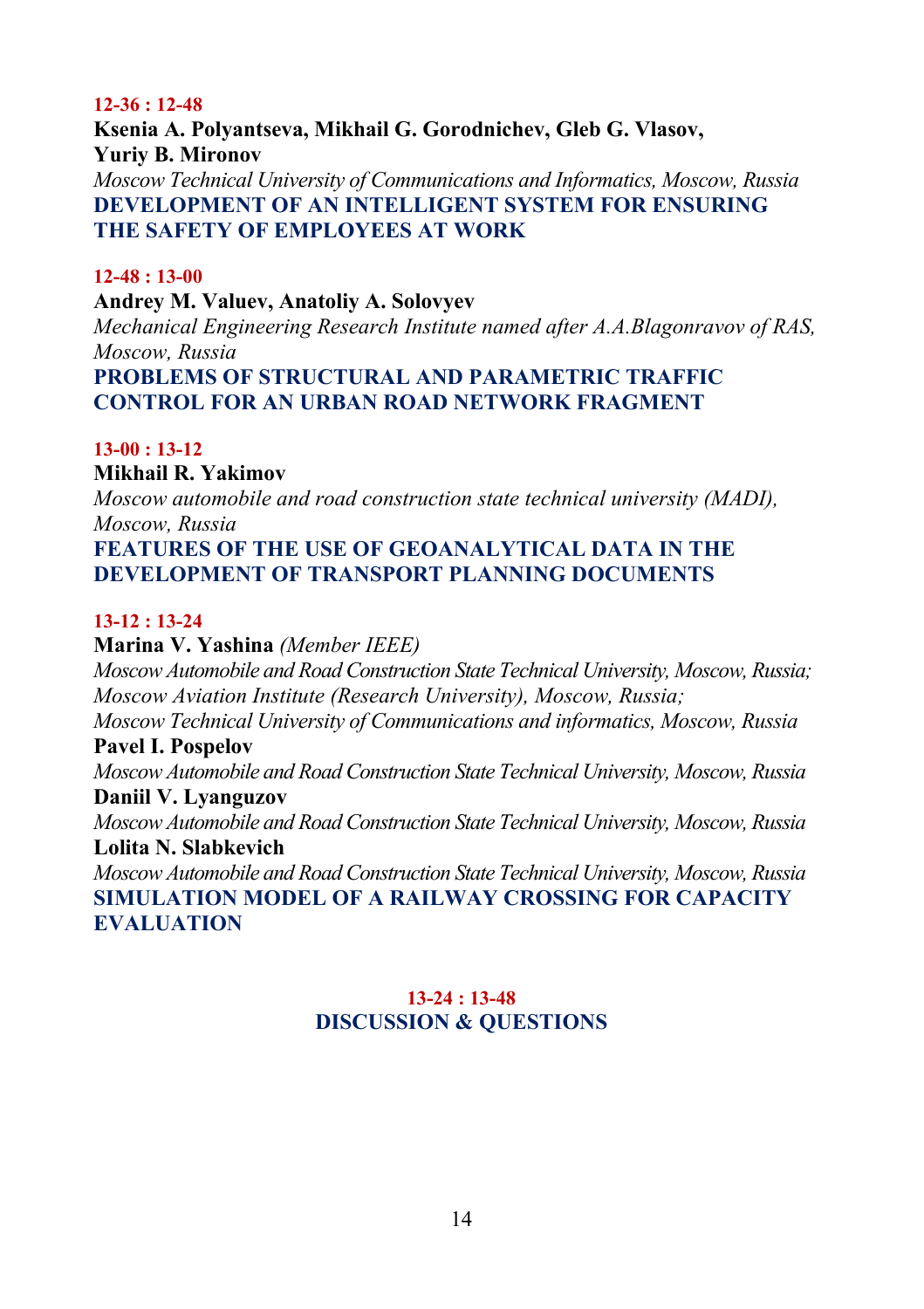# **SECTION 3 Signal Processing Devices**

# **SECTION CHAIR**

#### **Denis S. Chirov,**

*Doctor of Science (Engineering*), *Professor, Moscow Technical University of Communications and Informatics, Moscow, Russia* 

#### **14-00 : 14-10**

**A.S. Adzhemov** *(Member IEEE)***, A.Y. Kudryashova, I.G. Kuskova**  *Moscow Technical University of Communications and Informatics, Moscow, Russia*  **INVESTIGATION OF BIJECTIONS DURING THE CONVERSION OF A DIGITAL SIGNAL INTO A CONTINUOUS SIGNAL AND INVERSE CONVERSION WITH CONVERSIONS CARRIED OUT IN THE MODULATOR AND DEMODULATOR** 

#### **14-10 : 14-20**

**Yu.V. Babkin**  *Academician A. L. Mints Radiotechnical Institute, Moscow, Russia*  **A.V. Timoshenko** *(Member IEEE) MIET National Research University of Electronic Technology, Moscow, Russia*  **E.I. Minakov**  *Tula State University, Tula, Russia*  **A.B. Silantyev, C.A.G. Fernandu**  *P.G. Demidov Yaroslavl State University, Yaroslavl, Russia*  **FUNCTIONING OF CHANNELS OF MULTI-SCANNING MONITORING IN RADARS WITH REGULAR OR CONTROLLED SURVEILLANCE** 

#### **14-20 : 14-30**

**O.V. Biryukova, I.V. Koretskaya**  *National Research University "Moscow Power Engineering Institute", Moscow, Russia* 

**INFLUENCE OF ELECTROMAGNETIC INTERFERENCE ON THE OPERATION OF THE MEASURING AND CONTROL UNIT**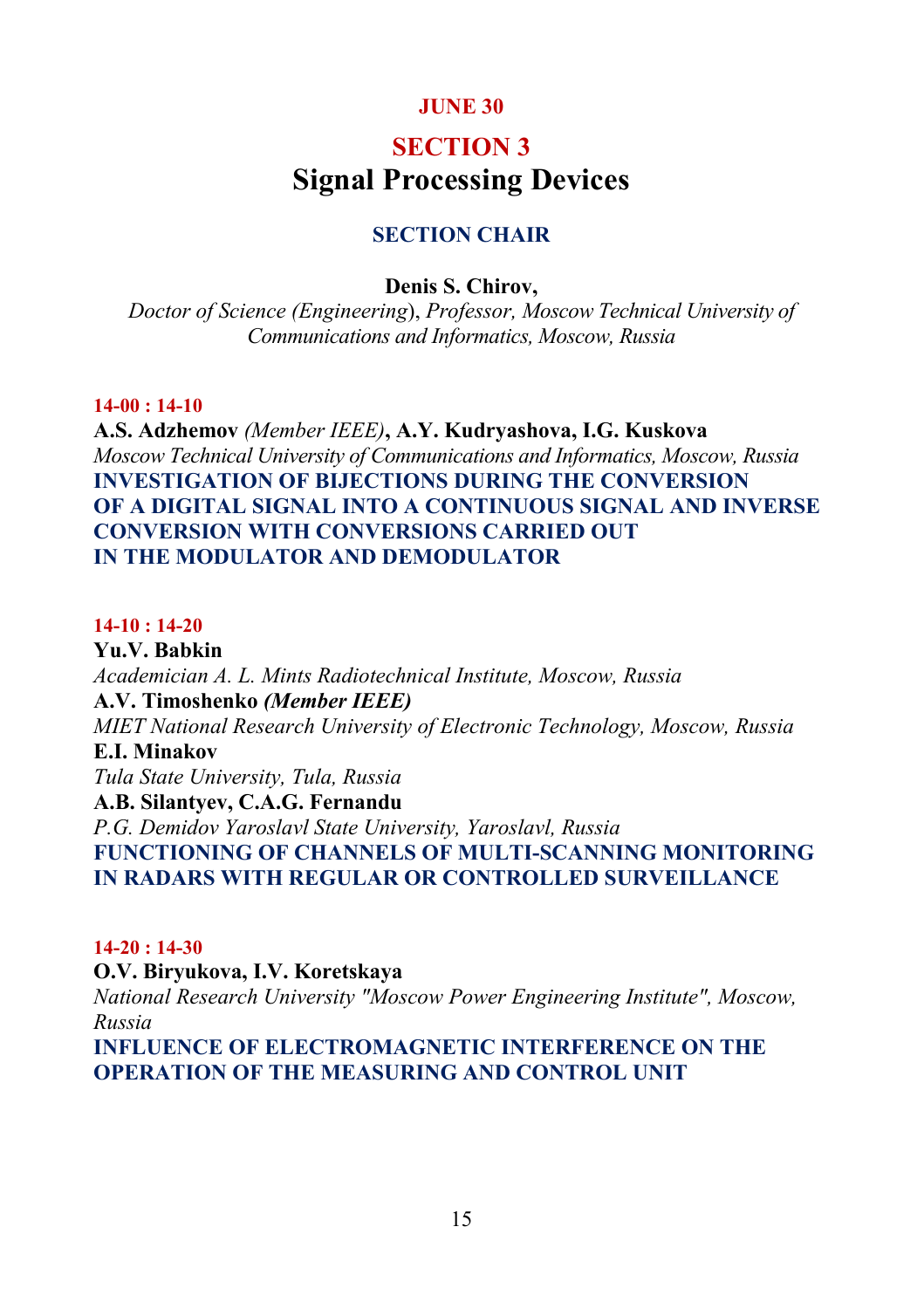#### **14-30 : 14-40**

**Boris B. Borisenko, Sergey D. Erokhin, Ivan D. Martishin, Aleksander S. Fadeev**  *Moscow Technical University of Communications and Informatics, Moscow, Russia*  **HOW THE CSE-CIC-IDS2018 DATASET IS RELATED TO THE MITRE MATRIX** 

#### **14-40 : 14-50**

**D.S. Chirov** *(Member IEEE)***, E.O. Kandaurova, A.A. Kuchumov**  *Moscow Technical University of Communications and Informatics, Moscow, Russia*  **ESTIMATING THE EFFICIENCY OF THE ALGORITHM FOR SELECTING THE ADAPTIVE SIGNAL DETECTION THRESHOLD IN COGNITIVE RADIO SYSTEMS** 

#### **14-50 : 15-00**

**A.N. Degtyaryv, A.S. Kozhemyakin, I.L. Afonin, G.V. Slyozkin, A.L. Polyakov**  *Sevastopol State University, Sevastopol, Russia*  **TWO-STEP ALGORITHM FOR MATCHED FILTERING OF SIGNALS** 

#### **15-00 : 15-10**

**Victor I. Djigan** *(Member IEEE) Institute for Design Problems in Microelectronics of RAS, Moscow, Russia*  **LOW COMPLEXITY PARTIALLY ADAPTIVE ANTENNA ARRAY BASED ON RECURSIVE LEAST SQUARE ALGORITHM** 

#### **15-10 : 15-20**

**Sergey D. Erokhin, Boris B. Borisenko, Ivan D. Martishin, Aleksander S. Fadeev**  *Moscow Technical University of Communications and Informatics, Moscow, Russia*  **THE DATASET FEATURES SELECTION FOR DETECTING AND CLASSIFYING NETWORK ATTACKS** 

#### **15-20 : 15-30**

**Evgeniy I. Glushankov, Igor A. Boyko, Dmitriy I. Kirik, Konstantin O. Korovin**  *The Bonch-Bruevich St. Petersburg State University of Telecommunications, St. Petersburg, Russia*  **CHANNEL VECTOR ESTIMATION USING COVARIANCE MATRICES REGULARIZATION METHOD**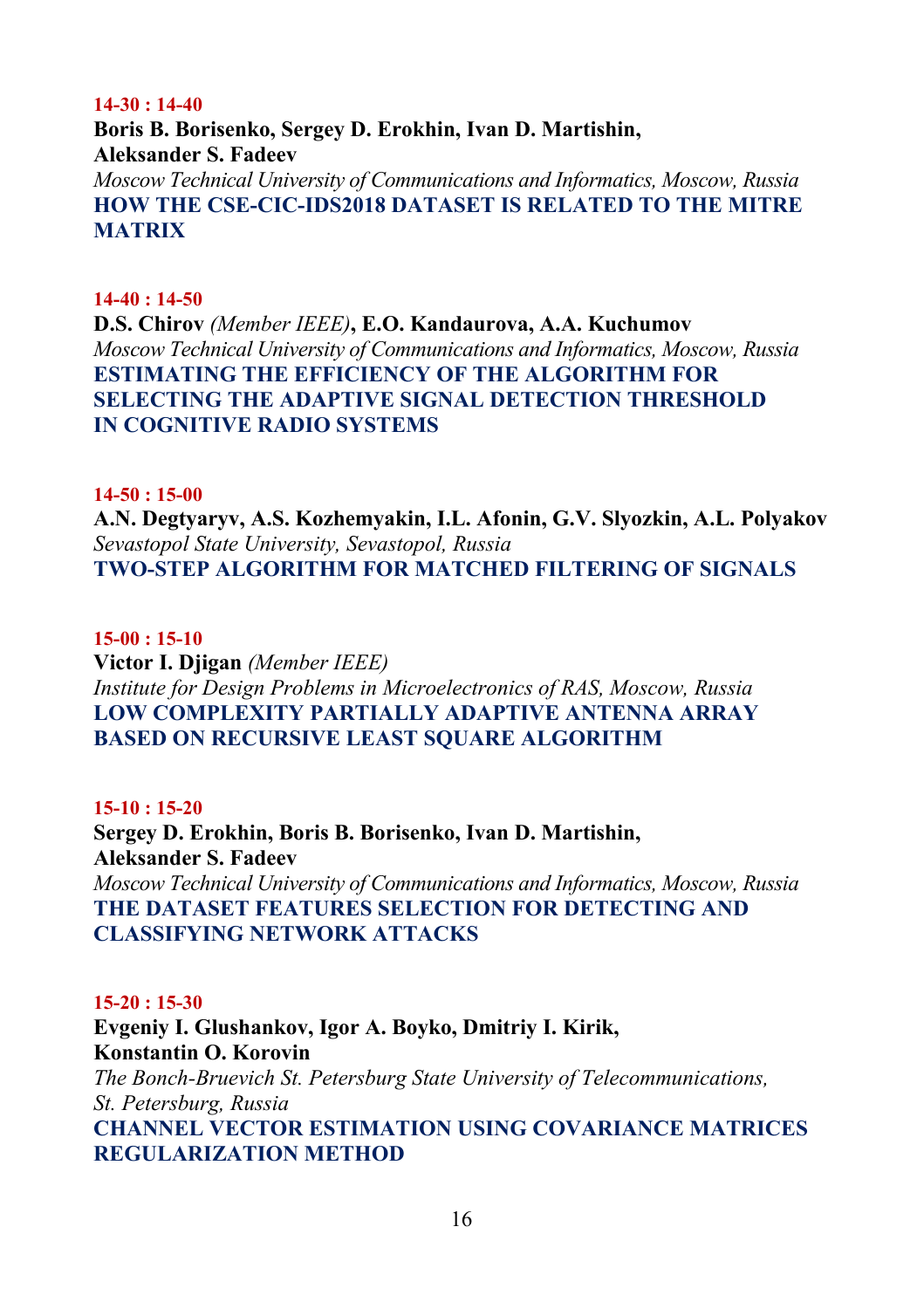#### **15-30 : 15-40**

#### **O.V. Ilina**

*Moscow Technical University of Communications and Informatics, Moscow, Russia*  **M.V. Tereshonok** 

*Moscow Technical University of Communications and Informatics, Moscow, Russia; Moscow Institute of Physics and Technology (National Research University), Moscow region, Russia* 

# **STUDY OF DEEP CONVOLUTIONAL NEURAL NETWORK FOR VEHICLE LOCALIZATION ON BLURRED AERIAL IMAGERY**

#### **15-40 : 15-50**

**Dmitry Ivanov, Vladimir Ivanov, Natalya Ryabova, Vladimir Ovchinnikov**  *Volga State University of Technology, Yoshkar-Ola, Russia*  **STUDYING THE EFFECT OF CHIRPING OF THE IMPULSE RESPONSE OF AN ULTRA-WIDEBAND IONOSPHERIC HF CHANNEL UNDER THE INFLUENCE OF INTRAMODE FREQUENCY DISPERSION** 

#### **15-50 : 16-00**

**Vladimir Ivanov, Dmitry Ivanov, Aleksey Elsukov**  *Volga State University of Technology, Yoshkar-Ola, Russia*  **VERTICAL SOUNDING OF IONOSPHERIC RADIO CHANNELS BY MULTICARRIER PHASE-SHIFT KEYING SIGNALS** 

#### **16-00 : 16-10**

**N.A. Kandaurov, V.I. Lipatkin, E.O. Kandaurova, K.Y. Sokolov**  *Moscow Technical University of Communications and Informatics, Moscow, Russia*  **IMPLEMENTATION OF A MULTI-CHANNEL DEMODULATOR OF DISCRETE-FREQUENCY SIGNALS USING DDC ON A GPU** 

#### **16-10 : 16-20**

**Vladimir Khryashchev, Nikita Kotov, Roman Larionov, Andrey Priorov**  *P.G. Demidov Yaroslavl State University, Yaroslavl, Russia*  **SEMANTIC SEGMENTATION OF SATELLITE SAR-C IMAGES USING DEEP LEARNING BASED ALGORITHMS** 

#### **16-20 : 16-30**

**A.Y. Kudryashova, A.S. Adzhemov** *(Member IEEE)***, I.G. Kuskova**  *Moscow Technical University of Communications and Informatics, Moscow, Russia*  **INVESTIGATION OF MINIMIZING THE PROBABILITY OF ERRORS ARISING IN THE DEMODULATION OF SIGNALS WITH MULTIPLE PHASE MODULATION**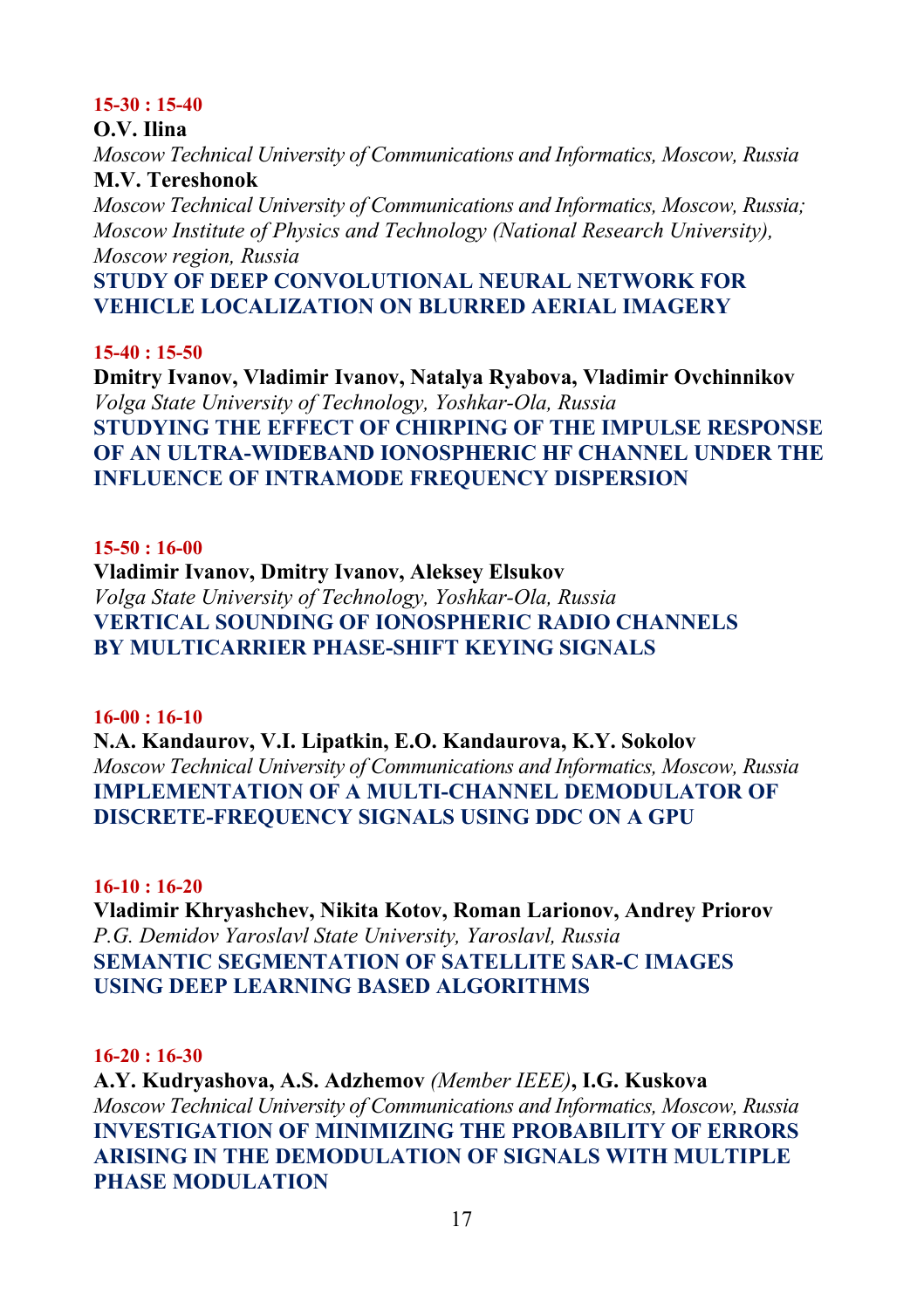#### **16-30 : 16-40**

**Ilya M. Lerner, A.N. Khairullin, G.I. Il'in**  *Kazan National Research Technical University n.a. A.N. Tupolev – KAI (KNRTU-KAI), Kazan, Russia*  **ON THE ISSUE OF SIGNAL RESOLUTION IN THE PRESENCE OF INTRASYSTEM INTERFERENCE THROUGH THE USE OF THE THEORY OF RESOLUTION TIME** 

#### **16-40 : 16-50**

**Vladislav Lesnikov** *(Member IEEE)***, Tatiana Naumovich, Alexander Chastikov**  *Vyatka State University, Kirov, Russia*  **ALIASING'S STUDY ON BANDPASS SAMPLING** 

**16-50 : 17-00** 

**Nikita Yu. Liberovskiy, Vladimir S. Priputin, Ivan A. Volkov**  *Moscow Technical University of Communications and Informatics, Moscow, Russia*  **BLIND TWO COMPLEX SIGNALS SEPARATION METHOD BASED ON FOURTH ORDER CUMULANTS** 

## **17-00 : 17-20 DISCUSSION & QUESTIONS**

#### **17-20 : 17-30**

**V.Y. Mikhaylov, R.B. Mazepa** 

*Moscow Aviation Institute (National Research University), Moscow, Russia*  **MODELING AND THE EFFECTIVENESS EVALUATION OF SIGNAL-LIKE INTERFERENCE EXPLOITING THE VULNERABILITIES OF THE RTS / CTS MECHANISM IN 802.11 NETWORKS** 

**17-30 : 17-40** 

**N.E. Miroshnikova, A.I. Sattarova**  *Moscow Technical University of Communications and Informatics, Moscow, Russia*  **ANALYSIS OF ERROR-CORRECTION CODES PROPERTIES FOR UNDERWATER OPTICAL COMMUNICATION SYSTEMS WITH OCDM MODULATION** 

#### **17-40 : 17-50**

**Grach Mkrtchian, Yury Furletov** 

*Moscow Technical University of Communications and Informatics, Moscow, Russia*  **CLASSIFICATION OF ENVIRONMENTAL SOUNDS USING NEURAL NETWORKS**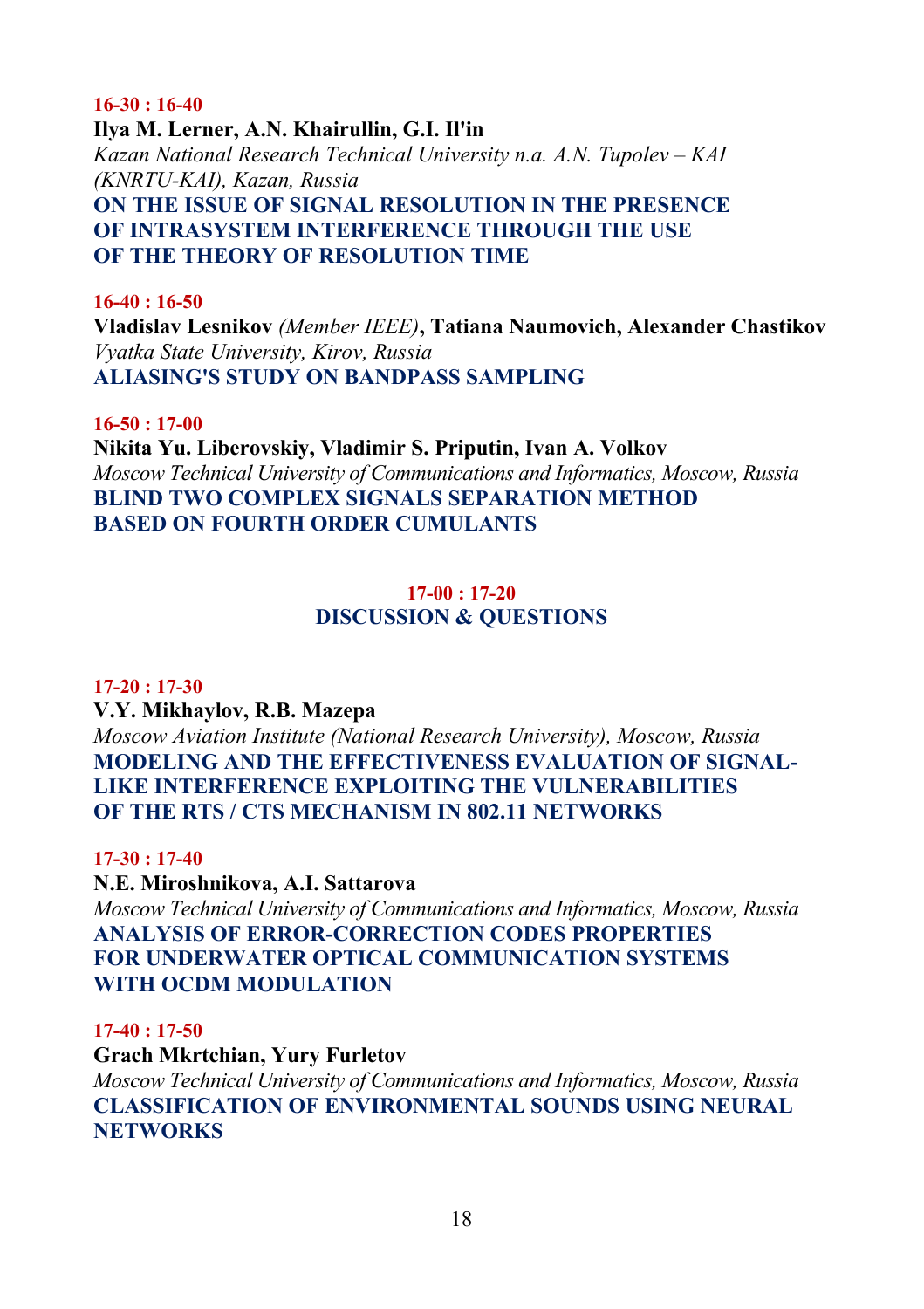#### **17-50 : 18-00**

**O.G. Morozov** (*Senior Member IEEE*)**, I.I. Nureev, A.Zh. Sakhabutdinov**  (*Member IEEE)***, Rin. Sh. Misbakhov, A.A. Kuznetcov**  *Kazan National Research Technical University n.a. A.N. Tupolev-KAI, Kazan, Russia*  **ADVANCED MICROWAVE PHOTONICS SENSOR SYSTEMS: ADDRESS FBG SENSORS, INTERROGATION AND CALIBRATION** 

#### **18-00 : 18-10**

**O.A. Mukhametzyanov, T.F. Shcherbakova, R.R. Mukhamiev, S.S. Sedov**  *Kazan National Research Technical University named after A. N. Tupolev – KAI, Kazan, Russia*  **DEVELOPMENT OF HIGH-RESOLUTION ELECTROCARDIOGRAPHY** 

# **FOR TELEMEDICINE SYSTEMS**

#### **18-10 : 18-20**

**Rafael R. Mukhamiev, Oscar A. Mukhametzyanov, Tatiana F. Shcherbakova, Stanislav S. Sedov** 

*Kazan National Research Technical University named after A. N. Tupolev – KAI, Kazan, Russia* 

**POWERLINE INTERFERENCE'S FILTERING INFLUENCE ON VENTRICULAR LATE POTENTIALS** 

#### **18-20 : 18-30**

**Ksenia I. Nezhivleva, Artem M. Drebuzhan, Anastasia A. Davidova, Andrei Balabanov** 

*Moscow Technical University of Communications and Informatics, Moscow, Russia* 

# **Anastasia I. Mozhaeva**

*The University of Waikato, Hamilton, New Zealand; Technical University of Communications and Informatics, Moscow, Russia*  **COMPARING OF MODERN METHODS USED TO ASSESS THE QUALITY OF VIDEO SEQUENCES DURING SIGNAL STREAMING WITH AND WITHOUT HUMAN PERCEPTION** 

#### **18-30 : 18-40**

**Natalia E. Poborchaya, Elizaveta O. Lobova** 

*Moscow Technical University of Communications and Informatics, Moscow, Russia*  **ANALYSIS OF THE USE OF THE KALMAN FILTER FOR SIGNAL DETECTION IN A DIRECT CONVERSION RECEIVER IN MIMO** 

#### **18-40 : 18-50**

**N.V. Ryabova, D.V. Ivanov, V.A. Ivanov, A.A. Kislitsin**  *Volga State University of Technology, Yoshkar-Ola, Russia*  **DEGRADATION PERIOD OF ANOMALOUS DISPERSION PARAMETER OF TRANSIONOSPHERIC WIDEBAND RADIO COMMUNICATION CHANNEL**